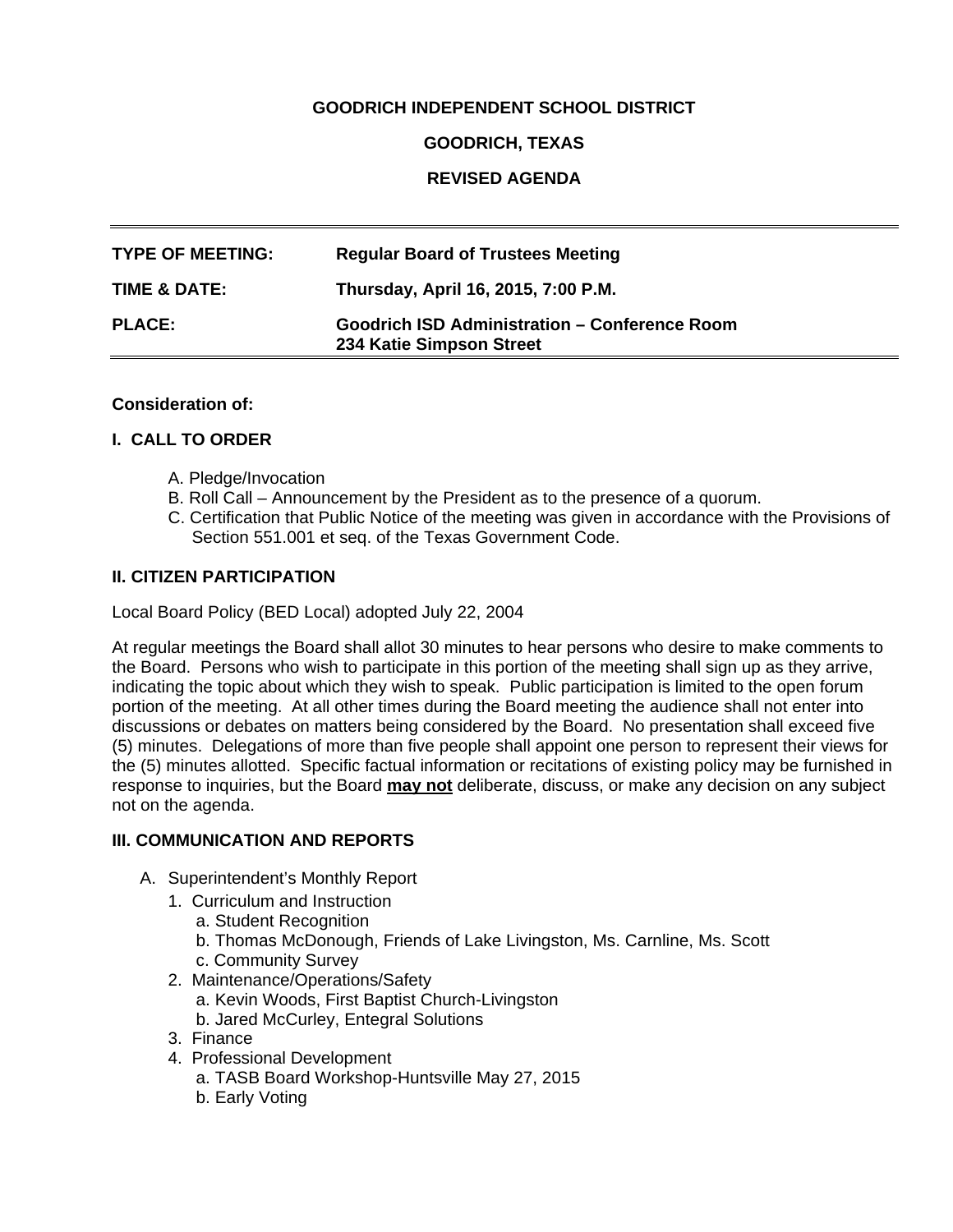## **IV. ITEMS REQUIRING BOARD ACTION**

## **A. Consent Agenda**

**Items included under the "Consent Agenda" may be acted upon together. Individual items may be taken from the "Consent Agenda" and voted on individually the Board. The Board will consider and can take action on any item presented under the "Consent Agenda".** 

### **Consideration and Board Action, if any, on the following:**

- 1. Approval of the Minutes of Special Board Meeting held March 26, 2015.
- 2. Approval of the Monthly Financial Statements for April 2015.
- 3. Discussion/Approval of Tax Refunds for: Argent Energy Holdings, Inc. \$380.44; Mary A. Myrow \$486.49; Donald & Gloria Christenbury 292.50; Wells Fargo Financial Leasing Inc. \$40.59; Richard K. Marshall \$187.78; Green Tree Serving LLC \$175.50.

### **B. Business**

- 1. Discussion/Approval of Statement of Impact from Life School, County District #057-807
- 2. Discussion/Approval of Statement of Impact from Harmony School of Excellence, County-District #101-858.
- 3. Discussion/Approval of the 2015-2016 GISD Compensation Plan.
- 4. Discussion/Approval to change Regular Board Meeting date to May 14, 2015.
- 5. Discussion/Approval of the Conroe Regional Day School for the Deaf Shared Services Arrangement 2015-2016

### **V. EXECUTIVE SESSION**

The Board of Trustees will conduct an Executive Session Pursuant to the following provisions of Texas Open Meetings Act Texas Government Code Section 55.001 et seq.:

## **A. Personnel**

An Executive Session will be held for the purpose of discussing personnel, hearing complaints against personnel, or to deliberate the appointment, employment, evaluation, reassignment, duties, discipline, or dismissal of a public office or employee and for the purpose of discussing purchase, exchange, lease, or value of real property as follows:

- 1. Consider Acceptance of Resignation and/or Retirement of Personnel.
- 2. Consider Employment of Professional Personnel.
- 3. Consider Employment of Secondary Principal.

## **B**. **Real Estate**

1. Armitage House.

The open session of the meeting will adjourn; the Board will reconvene in closed session to discuss matters of personnel under Texas Government Code, Section 551.074, and to discuss purchase, exchange, lease, or value of real property under Texas Government Code, Section 551.072. Following discussion in the closed session, the Board will reconvene in open session for action to be taken on items discussed in the closed session.